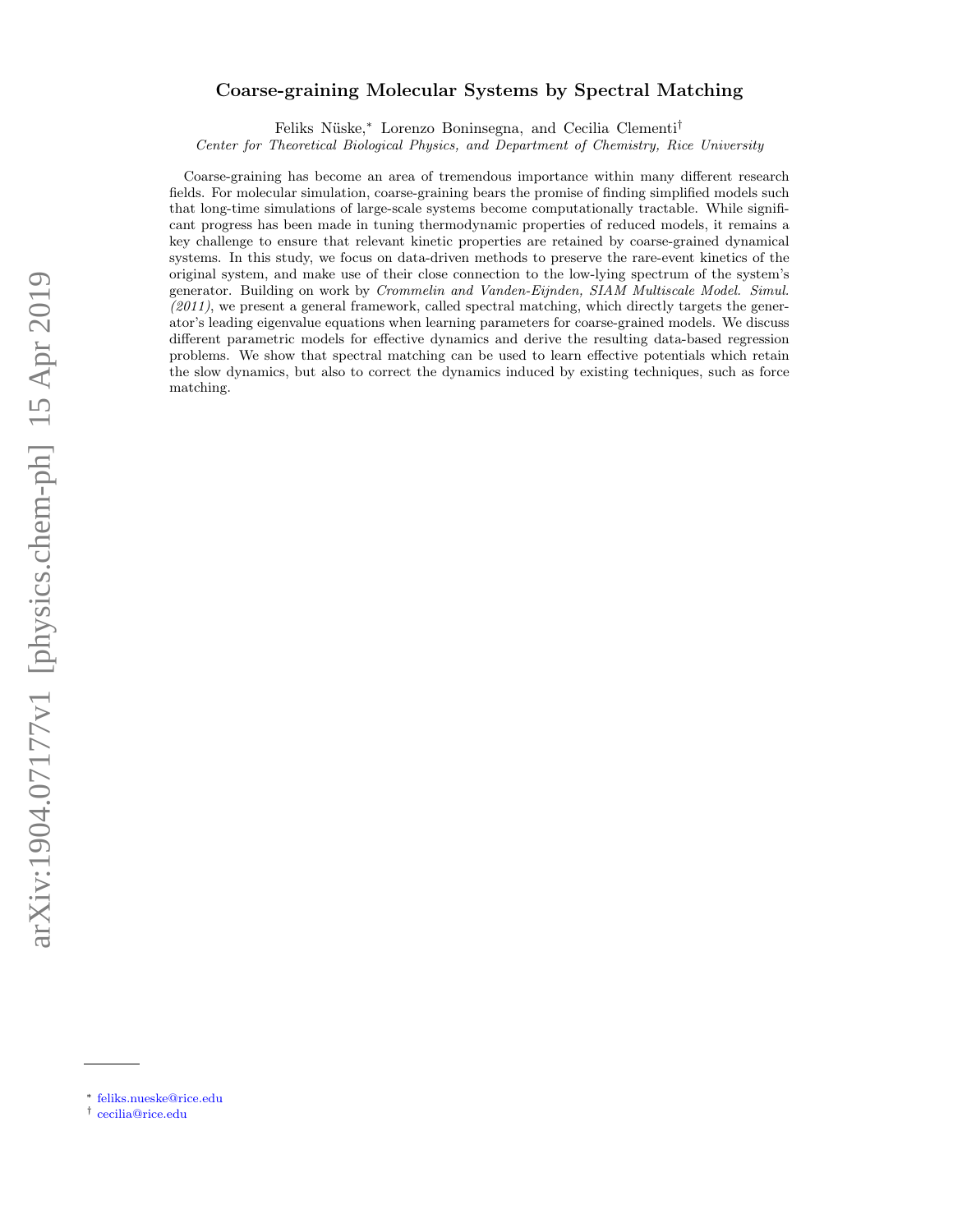## I. INTRODUCTION

Coarse-graining or model reduction is the process of describing a high-dimensional and complex dynamical system by a smaller set of variables, and of providing a new set of governing equations for this reduced description. Coarsegraining has become a fundamental challenge in many different areas of science, such as finance, atmospheric science, or molecular biology. Two of the central reasons for the importance of coarse-graining are that, firstly, analysis or numerical simulation of high-dimensional systems is often challenging or simply infeasible, and secondly, not all detailed features of the full system are needed in order to answer questions of scientific interest. For molecular systems, important contributions to the field include coarse-graining in structural space, where the physical representation of a system is simplified. Several approaches have been proposed to design coarse-grained models for large molecular systems that either reproduce structural features of fine-grained (atomistic) models (bottom-up) [\[1–](#page-11-0)[6\]](#page-11-1) or reproduce experimentally measured properties for one or a range of systems (top-down) [\[7–](#page-11-2)[13\]](#page-12-0).

An alternative approach is coarse-graining in configurational space, where a transformation of variables is applied to arrive at a smaller set of descriptors. Notable examples along these lines are the Mori–Zwanzig formalism [\[14–](#page-12-1)[18\]](#page-12-2), conditional expectations [\[19–](#page-12-3)[21\]](#page-12-4), averaging and homogenization [\[22\]](#page-12-5), Markov state models and related techniques [\[23,](#page-12-6) [24\]](#page-12-7), and diffusion maps [\[25\]](#page-12-8).

The starting point in the design of a coarse molecular model is the definition of the variables. The choice of the coarse coordinates is usually made by replacing a group of atoms by one effective particle, and is usually based on physical and chemical intuition. Because of the modularity of a protein backbone or a DNA molecule, popular models coarse-grain a macromolecule to a few interaction sites per residue or nucleotide, e.g., the  $C_{\alpha}$  and  $C_{\beta}$  atoms for a protein [\[26–](#page-12-9)[28\]](#page-12-10). Alternative methods have been proposed to design coarse variables more systematically [\[29–](#page-12-11)[31\]](#page-12-12).

In this study, we are concerned with the inference of governing equations on the reduced set of variables, given that these descriptors have already been selected, and that simulation data of the full system is available. Several methods to learn the parameters of an effective dynamics from data of the full system have been proposed, most notably the force matching scheme [\[2,](#page-11-3) [3\]](#page-11-4) and the relative entropy method [\[4\]](#page-11-5) (the two approaches are connected [\[32\]](#page-12-13)). Sparse learning of dynamical equations has been studied in Refs. [\[33,](#page-12-14) [34\]](#page-12-15). Most of the previous work was aimed at recovering correct thermodynamics of the reduced system, that is, the distribution sampled by the effective dynamics should equal the distribution of the projected original process. However, these methods do not determine the equations for a system's dynamical evolution. That means that these methods may not be able to design coarse-grained models that can reproduce molecular dynamical mechanisms (e.g. large conformational changes or assembly mechanisms in protein systems). Here, we shift the focus to designing coarse-grained models that reproduce slow dynamical mechanisms of a fine-grained system, that is, timescales, metastable states and transitions in between them.

In principle, if the dynamical equations of the fine-grained model are known, the dynamics of the corresponding coarse-grained variables is given by the Mori-Zwanzig projection formalism [\[14](#page-12-1)[–17\]](#page-12-16), which introduces a memory term. Even if the memory term can be simplified with the assumption of a separation of timescales, the estimation of the quantities involved in the Mori-Zwanzig approach is non trivial [\[18\]](#page-12-2). However, here we are not interested in reproducing all timescales of the system, but just the slowest processes (e.g., conformational changes or assembly processes in protein systems). This fact allows us to bypass the Mori-Zwanzig approach to directly define an effective coarse-grained potential to satisfy this requirement. We build on a framework for parameter estimation of stochastic dynamics introduced in Refs. [\[35,](#page-12-17) [36\]](#page-12-18). It exploits that slow dynamical processes are directly related to low-lying eigenvalues and associated eigenfunctions of the generator of the dynamics [\[37,](#page-12-19) [38\]](#page-12-20). A broad range of methods is available to approximate these spectral components from simulation data of the full system [\[23,](#page-12-6) [39–](#page-12-21)[43\]](#page-12-22). Hence, we argue that the same loss function can be used to learn coarse-grained dynamics if the focus is on reproducing the slow kinetics, and call the resulting framework the *spectral matching* estimator. We derive the optimization problems for two specific use cases of spectral matching: the first is to recover an effective potential within an overdamped dynamics, the second is to correct dynamics obtained from force matching by learning a position-dependent diffusion. Applications to several toy systems and molecular dynamics simulations of alanine dipeptide illustrate the capabilities of the method and highlight practical details, especially the importance of regularization.

### II. THEORY

#### A. Full Space Dynamics

We consider a stochastic process  $X_t$  attaining values in d-dimensional space  $\mathbb{R}^d$ , where d is typically large. In the case of a molecular system,  $X_t$  represents the coordinates of the molecule at time t. We assume the process solves a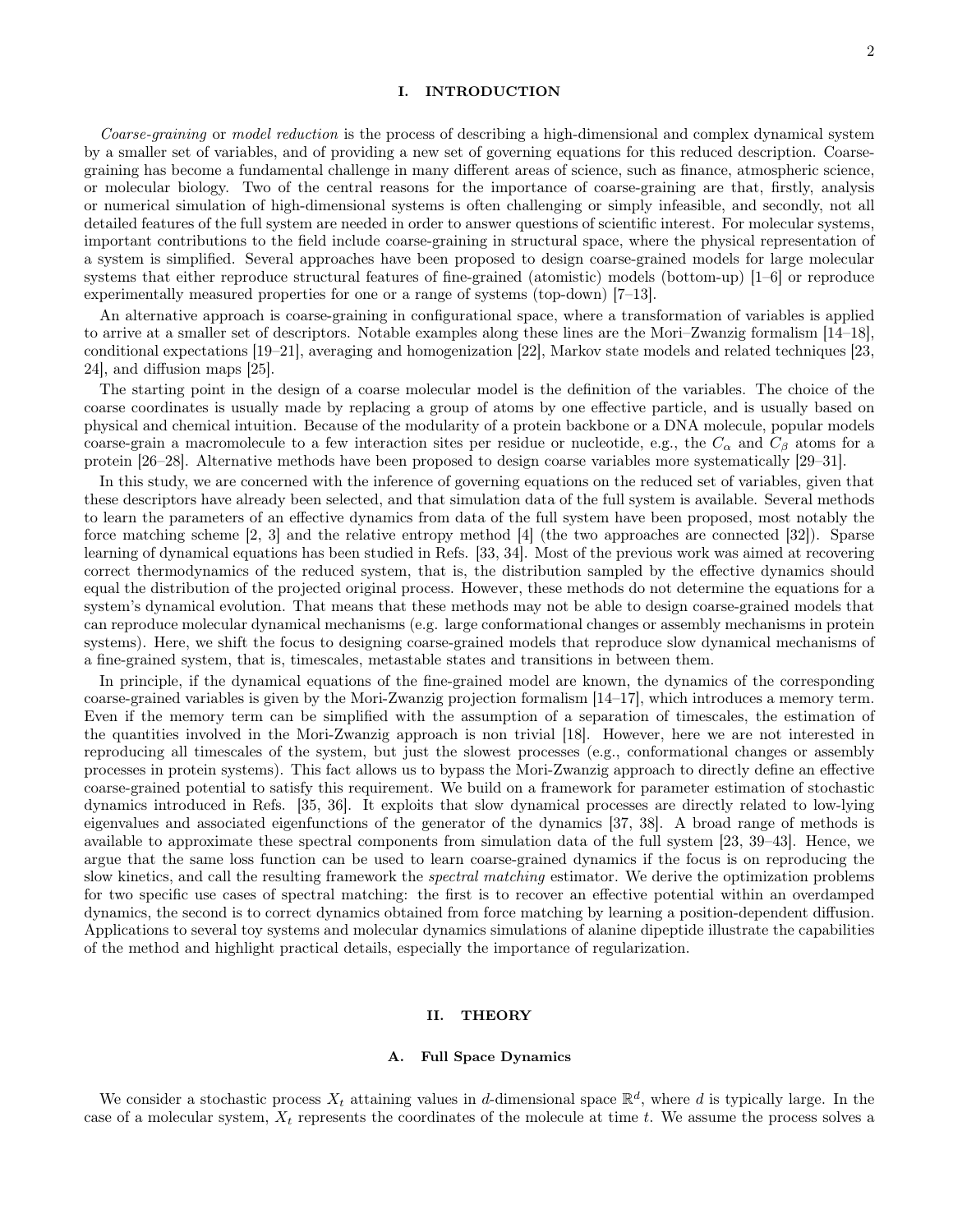reversible stochastic differential equation (SDE):

<span id="page-2-0"></span>
$$
dX_t = \left[ -A(X_t) \nabla_x F(X_t) + \nabla_x \cdot A(X_t) \right] dt + \sqrt{2} \sigma(X_t) dW_t.
$$
\n(1)

In this formulation, F is a scalar potential, while  $A = \sigma \sigma^T$  is the diffusion, which is a field of symmetric positive definite matrices. The divergence  $\nabla_x \cdot A$  is understood as applying the divergence operator to each row of A. In the following, we will focus on A instead of  $\sigma$  as all statistical properties of the process depend only on A. Equation [\(1\)](#page-2-0) is the general form of a reversible SDE, where reversibility holds with respect to the unique invariant density of  $X_t$ , given by  $\mu(x) \propto \exp(-F(x))$ . A widely used example of Eq. [\(1\)](#page-2-0) is the overdamped Langevin dynamics defined by a potential energy function V and a constant diffusion  $a > 0$ , which is related to temperature T and friction  $\gamma$  by  $a = \frac{k_B T}{\gamma}$ 

$$
dX_t = -a\nabla V(X_t)dt + \sqrt{2a}dW_t.
$$
\n(2)

The generator associated to Eq. [\(1\)](#page-2-0) is the second order differential operator:

<span id="page-2-1"></span>
$$
\mathcal{L}f = [-A\nabla_x F + \nabla_x \cdot A] \cdot \nabla_x f + A : \nabla_x^2 f,\tag{3}
$$

where the colon indicates the Frobenius inner product between matrices. The non-negative operator  $-\mathcal{L}$  is self-adjoint on the space  $L^2_\mu$  of functions square-integrable with respect to the weight function  $\mu$ . We assume  $-\mathcal{L}$  possesses a discrete set of increasing eigenvalues  $0 = \kappa_0 < \kappa_1 < \ldots$ , with associated eigenfunctions  $\psi_i$ ,  $i = 0, 1, \ldots$ . Each eigenvalue  $\kappa_i$  corresponds to the relaxation rate of a dynamical process in the system [\[44\]](#page-12-23), with *characteristic (implied) timescale:* 

<span id="page-2-2"></span>
$$
t_i = \frac{1}{\kappa_i}.\tag{4}
$$

We are particularly interested in metastable processes; in terms of the eigenspectrum of  $(3)$  that means that there is a cluster of M eigenvalues  $\kappa_1, \ldots, \kappa_M$  close to  $\kappa_0 = 0$ , separated from all higher eigenvalues by a spectral gap [\[37](#page-12-19)[–39,](#page-12-21) [45\]](#page-12-24). We can see from Eq. [\(4\)](#page-2-2) that these low-lying eigenvalues correspond to slow relaxation processes. We thus assume that there is a separation of timescales between fast and slow processes in the molecular system of interest.

# B. Reduced Dynamics

In this study, we consider coarse graining of the system [\(1\)](#page-2-0) by projecting the state space  $\mathbb{R}^d$  into a lower-dimensional space  $\mathbb{R}^m$ ,  $m \leq d$ . Following Refs [\[19,](#page-12-3) [46\]](#page-12-25), this projection is realized by a *coarse-graining map*  $\xi : \mathbb{R}^d \mapsto \mathbb{R}^m$ ,  $x \mapsto z =$  $\xi(x)$ . Our objective is to replace [\(1\)](#page-2-0) by another reversible SDE defined only on the lower-dimensional space  $\mathbb{R}^m$ :

<span id="page-2-3"></span>
$$
dZ_t = \left[ -A^{\xi}(Z_t)\nabla_z F^{\xi}(Z_t) + \nabla_z \cdot A^{\xi}(Z_t) \right] dt + \sqrt{2}\sigma^{\xi}(Z_t) dW_t.
$$
\n(5)

The effective potential  $F^{\xi}$  and effective diffusion  $A^{\xi}$  should meet the following two requirements:

1. Thermodynamic Consistency: The invariant density  $\nu = \exp(-F^{\xi})$  of [\(5\)](#page-2-3) should equal the integral of the full state invariant measure  $\mu$  over pre-images of  $\xi$ :

<span id="page-2-4"></span>
$$
\nu(z) = \int_{\Sigma_z} \mu(x) \det \left[ (\nabla_x \xi)^T \nabla_x \xi \right]^{-1/2} dx \tag{6}
$$

$$
=:\int_{\Sigma_z} \mathrm{d}\mu_z(x). \tag{7}
$$

Here  $\Sigma_z = \{x \in \mathbb{R}^d : \xi(x) = z\}$  is the pre-image of z under the coarse-graining map, and  $\nabla_x \xi \in \mathbb{R}^{d \times m}$  is the Jacobian of ξ. Thus, the measure  $d\mu_z(x)$  defined in [\(7\)](#page-2-4) is the restriction of the full invariant measure to  $\Sigma_z$ , multiplied by a correction factor accounting for the non-linear change of variables. If  $\nu$  satisfies Eq. [\(6\)](#page-2-4), the corresponding scalar potential is called the *potential of mean force*  $(pmf)$ :

$$
F_{mf}^{\xi}(z) = -\log\left[\int_{\Sigma_z} d\mu_z(x)\right].
$$
\n(8)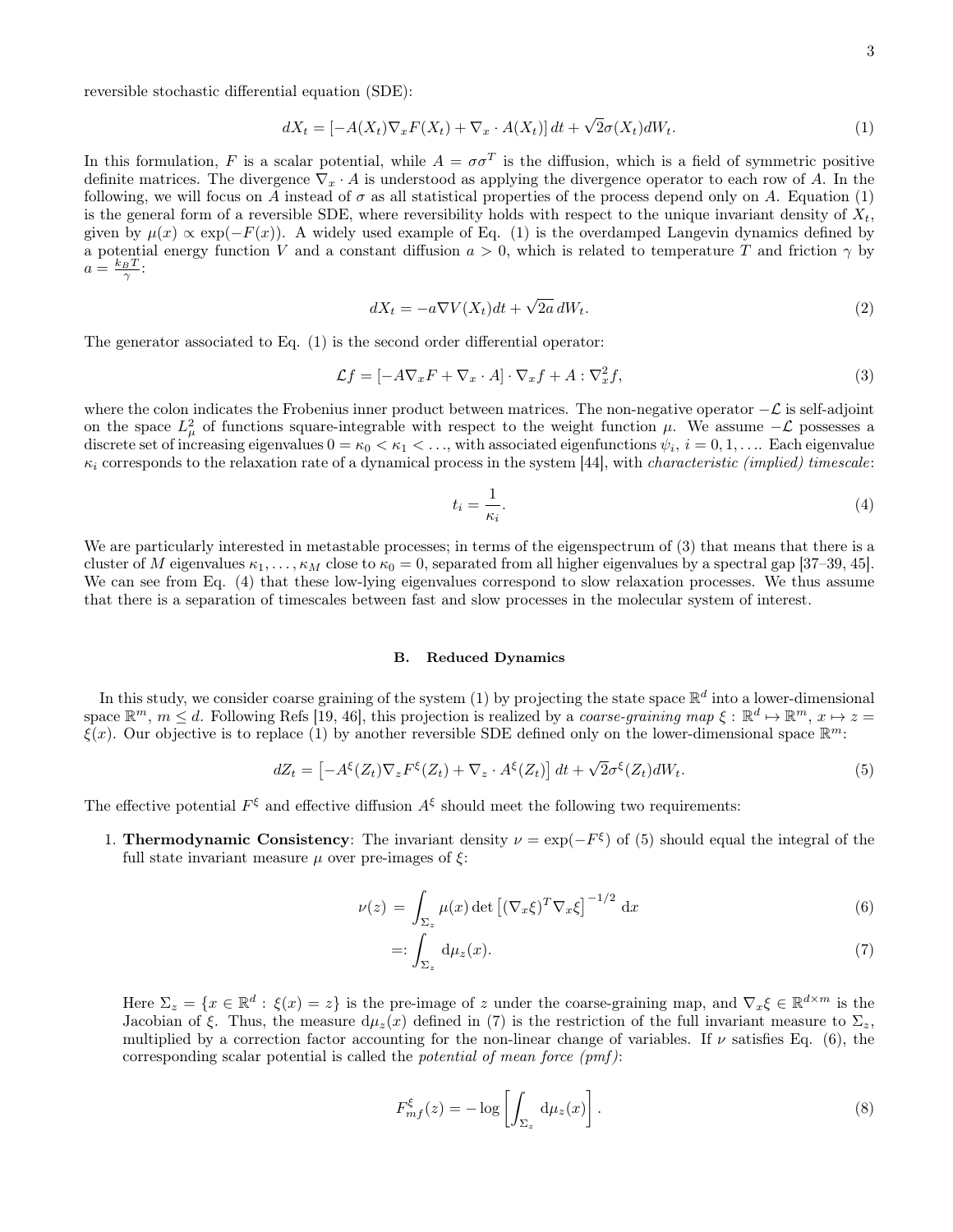2. Kinetic Consistency: The coarse-grained dynamics should retain the metastable part of the original dynamics (that is, the slow processes). This requirement can be expressed using the generator  $\mathcal{L}^{\xi}$  of [\(5\)](#page-2-3):

$$
\mathcal{L}^{\xi}f = \left[ -A^{\xi}\nabla_z F^{\xi} + \nabla_z \cdot A^{\xi} \right] \cdot \nabla_z f + A^{\xi} : \nabla_z^2 f,\tag{9}
$$

which is self-adjoint on the space  $L^2_{\nu}$  of functions of z square-integrable with respect to  $\nu$ . The leading (non-zero) eigenvalues  $\kappa_1^{\xi}, \ldots, \kappa_M^{\xi}$  and eigenfunctions  $\psi_1^{\xi}, \ldots, \psi_M^{\xi}$  of  $-\mathcal{L}^{\xi}$  should match the corresponding eigenvalues and eigenfunctions of the original system, that is, they should satisfy  $\kappa_i^{\xi} \approx \kappa_i$  and  $\psi_i^{\xi} \approx \psi_i$ , for  $i = 1, ..., M$  (note that we always have  $\kappa_0^{\xi} = 0 = \kappa_0$ .

# C. Force Matching

The thermodynamic consistency can be enforced by force Matching [\[2,](#page-11-3) [3\]](#page-11-4), a powerful technique to extract the potential of mean force from simulation data of the full system. It is based on the fact that the gradient of the pmf solves the following minimization problem [\[3,](#page-11-4) [47\]](#page-12-26):

<span id="page-3-0"></span>
$$
\nabla_z F_{mf}^{\xi} = \operatorname{argmin}_{g \in L^2_{\nu}} \int_{\mathbb{R}^d} \|g(\xi(x)) - F_{lmf}^{\xi}(x)\|^2 \, \mathrm{d}\mu(x),\tag{10}
$$

$$
F_{lmf}^{\xi} = -\nabla_x F \cdot G^{\xi} + \nabla_x \cdot G^{\xi},\tag{11}
$$

$$
G^{\xi} = \nabla_x \xi \left[ (\nabla_x \xi)^T \nabla_x \xi \right]^{-1},\tag{12}
$$

where the minimization is over all square-integrable vector fields of the reduced variables z. In  $(11)$ , F is the scalar potential from Eq. [\(1\)](#page-2-0), while  $F_{lmf}^{\xi}$  is called *local mean force*. If sufficient simulation data  $X_{t_1}, \ldots, X_{t_K}$  of the full system is available, Eq. [\(10\)](#page-3-0) can be replaced by a data-based regression:

$$
\nabla_z F_{mf}^{\xi} = \operatorname{argmin}_{g \in L_{\nu}^2} \frac{1}{K} \sum_{k=1}^K \|g(\xi(X_{t_k})) - F_{lmf}^{\xi}(X_{t_k})\|^2.
$$
\n(13)

We note that force matching can also be applied if the original process is full Langevin dynamics in position and momentum space, and  $\xi$  is a transformation of the position space only. One of the difficulties in the practical application of this method has been that, in general, a coarse-grained potential satisfying the thermodynamic consistency includes many-body terms that are not easily modeled in the energy functions. Recently, machine learning methods have been used to alleviate this problem  $|48-51|$ .

# D. Spectral Matching

In order to achieve kinetic consistency, we build on an idea presented in Refs. [\[35,](#page-12-17) [36\]](#page-12-18) for parameter estimation in stochastic dynamics like Eq. [\(1\)](#page-2-0). Given the leading spectral components  $\kappa_i, \psi_i, i = 1, ..., M$  of the full system, a parametric model  $\mathcal{L}_{\theta}$  for the generator, and a set of test functions  $f_j$ ,  $j = 1, \ldots, P$ , in [\[35,](#page-12-17) [36\]](#page-12-18) it was suggested to minimize the discrepancy in the leading eigenvalue equations in a weak sense:

<span id="page-3-2"></span>
$$
\theta^* = \operatorname{argmin}_{\theta} \frac{1}{2} \sum_{i=1}^{M} \sum_{j=1}^{P} \langle \mathcal{L}_{\theta} \psi_i + \kappa_i \psi_i, f_j \rangle_{\mu}^2.
$$
 (14)

Application of this idea to the coarse-grained case is based on two insights. First, if thermodynamic consistency holds, inner products in coarse-grained space can be estimated using data of the full system, as for any  $f, g \in L^2_{\nu}$ , we have [\[46\]](#page-12-25):

$$
\langle f, g \rangle_{\nu} = \langle f \circ \xi, g \circ \xi \rangle_{\mu}.\tag{15}
$$

Second, we have recently shown [\[52\]](#page-12-29) that it is indeed possible to find a kinetically consistent model if the full eigenfunctions can be well approximated by functions of the reduced variables, i.e. if

<span id="page-3-1"></span>
$$
\psi_i(x) \approx \tilde{\psi}_i^{\xi}(\xi(x)) = \tilde{\psi}_i^{\xi}(z)
$$
\n(16)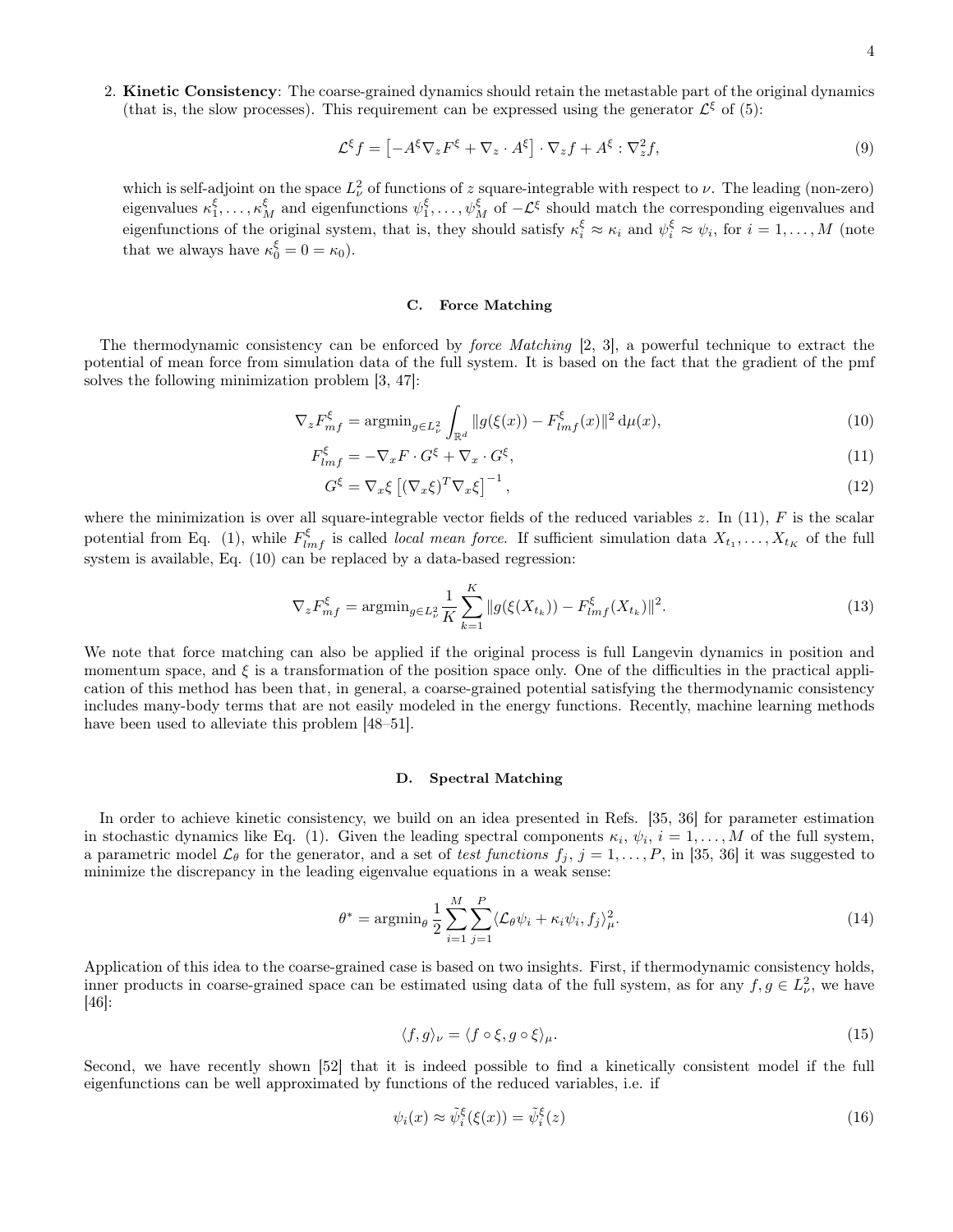holds for  $i = 1, \ldots, M$ . Spectral approximation and validation techniques like TICA [\[53\]](#page-12-30), Markov state models [\[23,](#page-12-6) [39,](#page-12-21) [41,](#page-12-31) [54\]](#page-12-32), the Variational Approach [\[40,](#page-12-33) [42\]](#page-12-34), or VAMPnets [\[43\]](#page-12-22) (see below) can be used to obtain the approximations  $\tilde{\psi}_i^{\xi}$ , and to verify that [\(16\)](#page-3-1) holds.

Thus, given approximate spectral components  $\tilde{\kappa}_i^{\xi}$ ,  $\tilde{\psi}_i^{\xi}(z)$ , a set of test functions  $f_j(z)$  on the coarse-grained space, a parametric model  $\mathcal{L}_{\theta}^{\xi}$  for the coarse-grained generator, and data sampling the full space distribution  $\mu$ , we can combine Eqs. [\(14](#page-3-2) - [16\)](#page-3-1) to define the spectral matching estimator:

$$
\theta^* = \operatorname{argmin}_{\theta} E_1(\theta) \tag{17}
$$

$$
E_1(\theta) = \frac{1}{2} \sum_{i=1}^{M} \sum_{j=1}^{P} \langle \mathcal{L}_{\theta}^{\xi} \tilde{\psi}_i^{\xi} + \tilde{\kappa}_i^{\xi} \tilde{\psi}_i^{\xi}, f_j \rangle_{\nu}^2
$$
\n(18)

$$
= \frac{1}{2} \sum_{i=1}^{M} \sum_{j=1}^{P} \langle \mathcal{L}_{\theta}^{\xi} \tilde{\psi}_{i}^{\xi} \circ \xi + \tilde{\kappa}_{i}^{\xi} \tilde{\psi}_{i}^{\xi} \circ \xi, f_{j} \circ \xi \rangle_{\mu}^{2}.
$$
 (19)

Alternatively, we can also have the model generator act on the test functions, which yields:

<span id="page-4-0"></span>
$$
\theta^* = \operatorname{argmin}_{\theta} E_2(\theta) \tag{20}
$$

$$
E_2(\theta) = \frac{1}{2} \sum_{i=1}^{M} \sum_{j=1}^{P} \left[ \langle \tilde{\psi}_i^{\xi}, \mathcal{L}_{\theta}^{\xi} f_j \rangle_{\nu} + \tilde{\kappa}_i^{\xi} \langle \tilde{\psi}_i^{\xi}, f_j \rangle_{\nu} \right]^2.
$$
 (21)

Whether or not  $E_1$  and  $E_2$  are identical depends on whether the model generator  $\mathcal{L}_{\theta}^{\xi}$  is symmetric w.r.t. the inner product  $\langle \cdot, \cdot \rangle_{\nu}$ . In other words, the two are identical if the model dynamics are reversible with respect to the measure v, or yet in other words, if the scalar potential  $F^{\xi}$  of the model is induced by v as  $F^{\xi} = \exp(-\nu)$ .

# III. METHODS

In this section, we discuss two specific use-cases for the spectral matching estimator, as well as details of the practical implementation of the method.

### A. Estimation of a Scalar Potential

The first use-case arises from the assumption that the effective dynamics can be modeled using overdamped Langevin dynamics in a scalar potential  $F_{\theta}^{\xi}$ , using a fixed constant diffusion  $a > 0$ . The resulting model generator is

<span id="page-4-2"></span>
$$
\mathcal{L}_{\theta}^{\xi} f = -a \nabla_z F_{\theta}^{\xi} \cdot \nabla_z f + a \Delta_z f. \tag{22}
$$

In particular, if the model is a linear expansion into given basis functions, i.e.  $F_{\theta}^{\xi} = \sum_{n=1}^{N} w_n g_n$ ,  $\theta = (w_1, \dots, w_N) \in \mathbb{R}^N$ , spectral matching becomes a linear regression. In order to avoid the computation o the eigenfunctions, we apply the model generator to the test functions (Eq. [20\)](#page-4-0). We also include the zeroth spectral pair, as the corresponding matrix entries are non-zero, to obtain a regression matrix  $X \in \mathbb{R}^{(M+1)P \times N}$ , and a data vector  $y \in \mathbb{R}^{(M+1)\tilde{P}}$ :

<span id="page-4-1"></span>
$$
E_2(w) = \frac{1}{2} \|Xw - y\|^2,
$$
\n(23)

$$
X_{i,j;n} = -\langle \tilde{\psi}_i^{\xi}, \nabla_z g_n \cdot \nabla_z f_j \rangle_{\nu},\tag{24}
$$

$$
y_{i,j} = -\langle \tilde{\psi}_i^{\xi}, \Delta_z f_j + \tilde{\kappa}_i^{\xi} f_j \rangle_{\nu}.
$$
 (25)

We have found that regression [\(23\)](#page-4-1) is often ill-conditioned and requires regularization. Below, we will use elastic net regularization [\[55\]](#page-12-35) with parameters  $\alpha$ ,  $\rho$ , that is:

<span id="page-4-3"></span>
$$
E_2^{\alpha}(w) = \frac{1}{2} ||Xw - y||^2 + \alpha \rho ||w||_1 + \frac{1}{2} \alpha (1 - \rho) ||w||_2^2.
$$
 (26)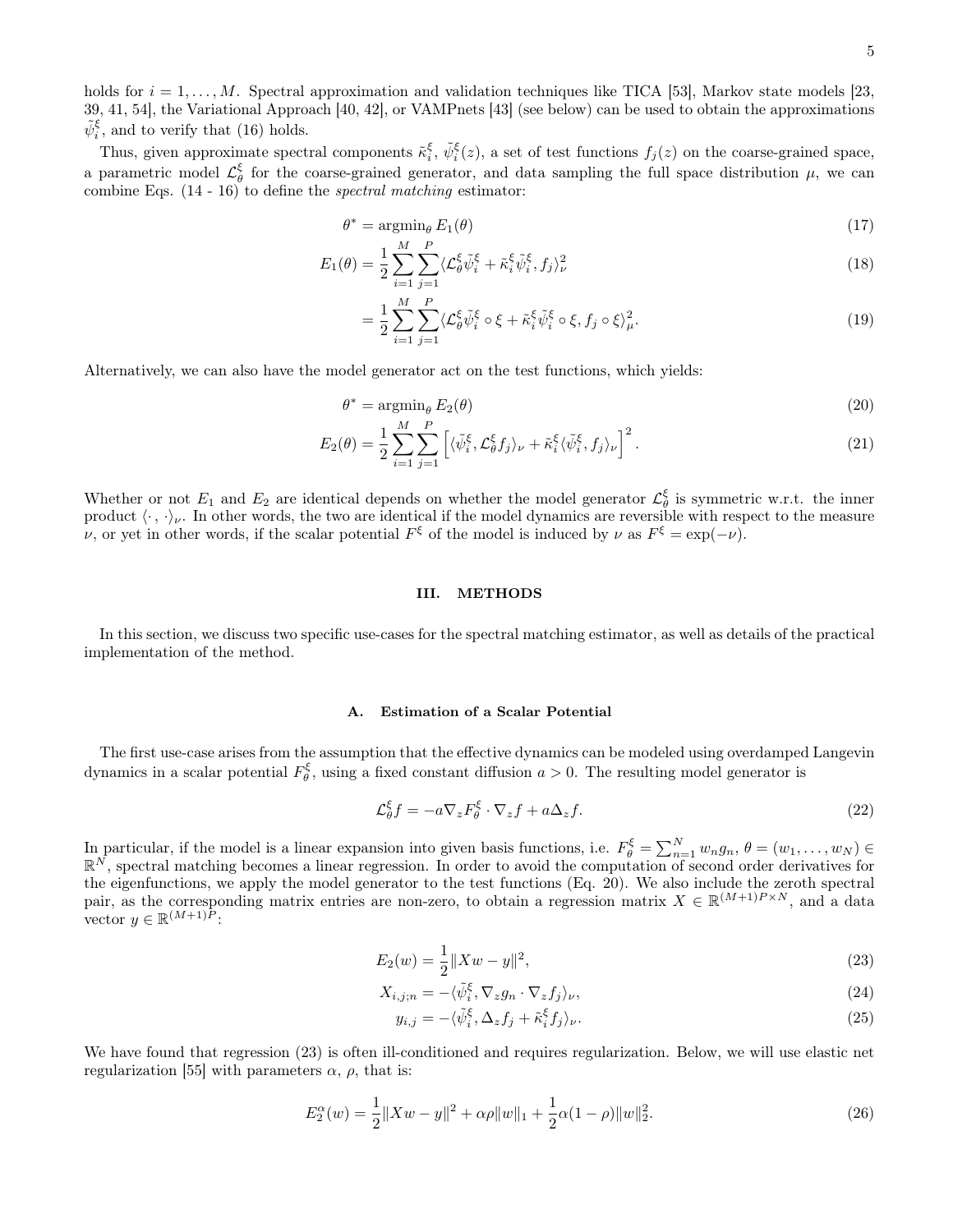# B. Estimation of a Diffusion

Next, we consider the situation where an estimate of a thermodynamically consistent scalar potential  $F_{mf}^{\xi}$  is already available, for example by application of the force matching scheme. As a result, any parametric model  $A_{\theta}^{\xi}$  for the diffusion results in a symmetric model generator, and the parameter dependent term in the loss function can be evaluated as:

$$
\langle \mathcal{L}_{\theta}^{\xi} \tilde{\psi}_{i}^{\xi}, f_{j} \rangle_{\nu} = -\int A_{\theta}^{\xi} \cdot \nabla_{z} \tilde{\psi}_{i}^{\xi} \cdot \nabla_{z} f_{j} \, \mathrm{d}\nu \tag{27}
$$

$$
= \langle \tilde{\psi}_i^{\xi}, \mathcal{L}_{\theta}^{\xi} f_j \rangle_{\nu},\tag{28}
$$

provided that  $A_{\theta}^{\xi}$  is always symmetric. This formulation only requires first order derivatives, but we need to estimate those derivatives for the eigenfunctions. As a special case, we focus on a linear expansion into scalar multiples of the identity matrix, i.e.  $A_{\theta}^{\xi} = \left[\sum_{n=1}^{N} w_n g_n\right] \mathrm{Id}, \theta = (w_1, \ldots, w_N) \in \mathbb{R}^N$ . Again, spectral matching leads to a linear regression:

<span id="page-5-0"></span>
$$
w^* = \operatorname{argmin}_{w} \frac{1}{2} \|Xw - y\|^2,
$$
\n(29)

$$
X_{i,j;n} = -\langle g_n \nabla_z \tilde{\psi}_i^{\xi} \cdot \nabla_z f_j \rangle_{\nu},\tag{30}
$$

$$
y_{i,j} = -\tilde{\kappa}_i^{\xi} \langle \tilde{\psi}_i^{\xi}, f_j \rangle_{\nu}.
$$
\n(31)

Positive definiteness of the diffusion is easily enforced in this setting, by requiring positivity of the scalar pre-factor at all data points. In fact, we will restrict the diffusion to satisfy pre-selected upper and lower bounds  $0 \le a_{min}(z) \le$  $a_{max}(z)$ , which can in principle be position dependent. If K data points  $Z_{t_1} = \xi(X_{t_1}), \ldots, Z_{t_K} = \xi(X_{t_K})$  are given, we add linear inequality constraints:

$$
a_{max}(Z_{t_k}) \ge \sum_{n=1}^{N} w_n g_n(Z_{t_k}) \ge a_{min}(Z_{t_k}) \ge 0,
$$
\n(32)

for all  $k = 1, \ldots, K$ . The full optimization problem [\(29\)](#page-5-0) then turns into a quadratic programming problem.

### C. Variational Approach

The spectral matching approach discussed above requires an estimate of the eigenfunctions and eigenvalues of the original system. In order to compute approximations of a system's dominant eigenfunctions  $\psi_i$  and corresponding eigenvalues  $\kappa_i$ , we make use of the *Variational Approach to Conformational Dynamics* (VAC) [\[40,](#page-12-33) [42\]](#page-12-34), which is a datadriven method to represent the dominant eigenfunctions from a given library of basis functions. Below, the library will either consist of Gaussian functions or of piecewise constant functions, in which case the method is called a Markov state model [\[23,](#page-12-6) [39,](#page-12-21) [41,](#page-12-31) [54\]](#page-12-32). Both techniques are employed to obtain the approximations  $\tilde{\psi}_i^{\xi}$ ,  $\tilde{\kappa}_i^{\xi}$  required as inputs to the spectral matching, and also to analyze simulation data of the effective dynamics obtained from spectral matching. In order to extract a decomposition of state space into metastable sets, based on the dominant eigenfunctions, we use the PCCA algorithm [\[56,](#page-12-36) [57\]](#page-12-37). The software implementation we use is the pyEmma package [\[58\]](#page-12-38).

### IV. RESULTS

# <span id="page-5-1"></span>A. Three Well Potential

We first illustrate the idea of spectral matching to model the overdamped Langevin dynamics (Eq. [22\)](#page-4-2) in a twodimensional toy potential. The energy function is given as a sum of three Gaussians and a harmonic confinement, that is:

<span id="page-5-2"></span>
$$
V(x,y) = \sum_{q=1}^{3} a_q \exp\left(-\frac{1}{2s_q^2}((x-m_q^x)^2 + (y-m_q^y)^2) + a_4x^2 + a_5y^2\right).
$$
 (33)

The actual values of the parameters are  $(a_1, a_2, a_3, a_4, a_5) = (-3, -5, -4, 0.1, 0.2), (m_1^x, m_1^y) = (0, 0), (m_2^x, m_2^y) =$  $(1, 2), (m_3^x, m_3^y) = (-4, -1),$  $(1, 2), (m_3^x, m_3^y) = (-4, -1),$  $(1, 2), (m_3^x, m_3^y) = (-4, -1),$  and  $(s_1, s_2, s_3) = (0.5, \sqrt{5/6}, 0.5)$ ; a contour of the energy is shown in Fig. 1 A. The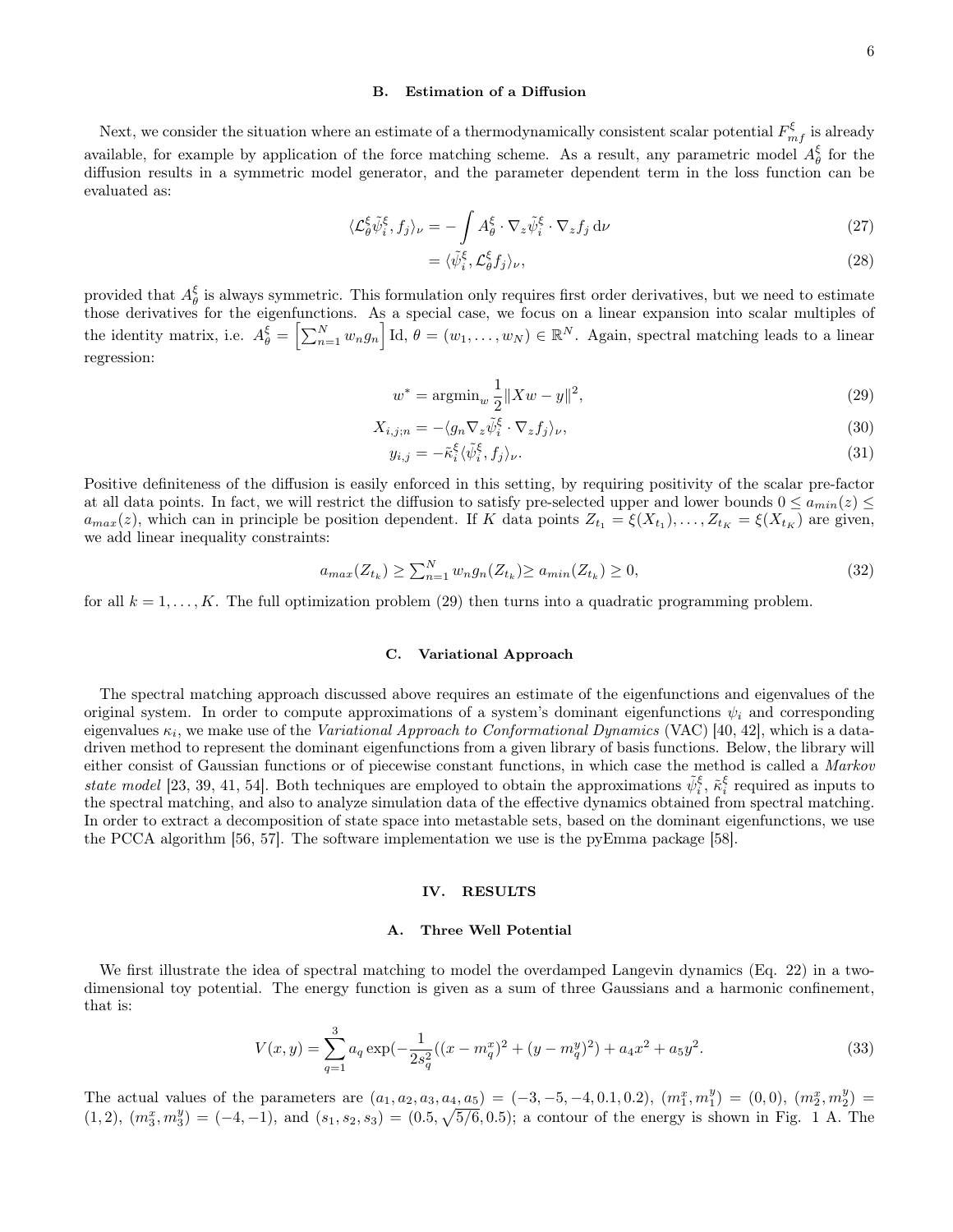diffusion constant is  $a = 1$ . We generate a long equilibrium simulation of these dynamics, at integration time step  $\Delta_t = 10^{-4}$ , spanning  $K = 10^7$  time steps.

We use a Markov state model based on a grid discretization of the two-dimensional state space to compute the slow eigenfunctions and eigenvalues of the system. The slowest process corresponds to the transition out of the shallow minimum on the left into the center, it occurs at a timescale  $t_1 \approx 16$ . The rest of the spectrum is separated from this process and there is no other distinct slow motion to be identified, see the black dots in Fig. [1](#page-7-0) D. We thus set  $M = 2$ (that is, we use only the first non-trivial eigenfunction) and extract the approximate eigenfunction  $\tilde{\psi}_1^{\xi}$  from the MSM.

We attempt to reproduce the energy  $V$  in two-dimensional space from data, while not applying any model reduction. We employ spectral matching and a linear model in combination with the elastic net as in Eq. [\(26\)](#page-4-3). A regular space clustering of the data at minimum distance 0.8 helps us define a set of 82 spherical Gaussian functions centered at the cluster centers, as shown in Fig. [1](#page-7-0) B. These centers serve to define the test set, while the basis set consists of the same Gaussians plus the quadratic functions  $x^2$ ,  $y^2$  ( $P = 82$ ,  $N = 84$ ). We use uniform widths  $\sigma_{base}$  and  $\sigma_{test}$  for all Gaussians in the basis set and the test set, respectively. We fix  $\sigma_{test} = 0.8$ , while  $\sigma_{base}$  and both elastic net parameters  $\alpha$ ,  $\rho$  are treated as hyper-parameters. They are determined by 3-fold cross-validation (CV) for all triples of the form  $(\sigma_{base}, \alpha, \rho) \in \{0.2, 0.4, 0.6, 0.8, 1.0\} \times \{10^{-6}, 10^{-4}, 10^{-2}, 10^{0}\} \times \{0.5, 0.8, 0.9, 0.95, 1.0\}$ . The optimal parameter set is  $(\sigma_{base}, \alpha, \rho) = (0.4, 10^{-4}, 0.5)$  $(\sigma_{base}, \alpha, \rho) = (0.4, 10^{-4}, 0.5)$  $(\sigma_{base}, \alpha, \rho) = (0.4, 10^{-4}, 0.5)$ , the corresponding solution is displayed in Fig. 1 B and agrees well with the original energy landscape in panel A.

Using the same simulation parameters as for the original system, we generate a realization of the dynamics defined by the optimized potential. An MSM analysis confirms that the slowest timescale is indeed well reproduced by those dynamics, see Fig. [1](#page-7-0) C. As only the first non-trivial eigenfunction was used in the spectral matching, we do not expect to reproduce additional timescales besides the slowest one. Moreover, application of 2-state PCCA to this Markov model also shows that the decomposition of state space into metastable sets is the same as for the original potential, as displayed in panel D of Fig [1.](#page-7-0)

### B. Three Well Potential with Roughness

Here, the performance of the spectral matching is tested on a perturbed version  $V_{per}$  of the three well potential investigated in section [IV A,](#page-5-1) to which 100 small amplitude Gaussians were added; i.e.,

<span id="page-6-0"></span>
$$
V_{per}(x,y) = V(x,y) + \sum_{q=1}^{100} w_q \exp\left\{-\frac{(x-x_q^0)^2 + (y-y_q^0)^2}{2\sigma^2}\right\},\tag{34}
$$

with  $\sigma = 0.2$ , and  $(x_q^0, y_q^0)$  indicating the center of the q-th perturbing Gaussian; a contour plot of such a potential is shown in Fig. [2](#page-8-0) A. The diffusion constant is  $a = 1$ . We generate a long equilibrium simulation of these dynamics, at integration time step  $\Delta_t = 10^{-4}$ , spanning  $K = 6 \cdot 10^7$  time steps.

The dominant timescales  $t_i$  and eigenfunctions  $\tilde{\psi}_i$  were numerically approximated using the VAC and a basis of 196 Gaussian features.

Spectral matching was applied to the data set, as exactly the same functions entering the linear combination Eq. [\(34\)](#page-6-0) were employed both as basis and test functions in the procedure. Eventually, the full set of 105 coefficients  ${a_i}_1^5\bigcup{w_q}_1^{100}$  is approximated and compared with the exact result. Regression was solved using standard implementations, with and without elastic net regularization. The first two non-trivial eigenpairs were used in the spectral matching (that is,  $M = 3$  in Eq. [20\)](#page-4-0).

The non-regularized solution is shown in Fig. [2](#page-8-0) B and almost perfectly reproduces the exact potential, panel A. The regularized solution is shown in panel C, and the optimal regularization hyper-parameters  $\rho, \alpha = (0.5, 2 \cdot 10^{-4})$ were identified by running 3-fold CV on all tuples of the form  $(\rho, \alpha) \in \{0.4, 0.5, 0.6\} \times \{10^{-4}, 2 \cdot 10^{-4}, 3 \cdot 10^{-4}\}.$  The solution is very sparse, only 17 coefficients (out of the full set of 105) have non-zero values. The position of the three main energy wells is correctly identified, which correlate with the system's slowest dynamics, while most of roughness of the potential is washed out. Regularization appears to be a physically meaningful procedure, since it systematically filters perturbations, i.e., rugged local minima, out.

However, the wells are shallower than expected, compare with Fig. [2](#page-8-0) A. In order to investigate if this observation has any effect, a long equilibrium trajectory was generated by integrating overdamped Langevin dynamics, using the optimal solution as potential energy  $(\Delta_t = 10^{-4}, a = 1)$ , and the associated timescales were estimated using VAC in the same setup as before. Results are shown in Fig. [2](#page-8-0) D, where the resulting two slowest timescales (red) are compared to the reference ones (blue): the processes occur on very similar timescales.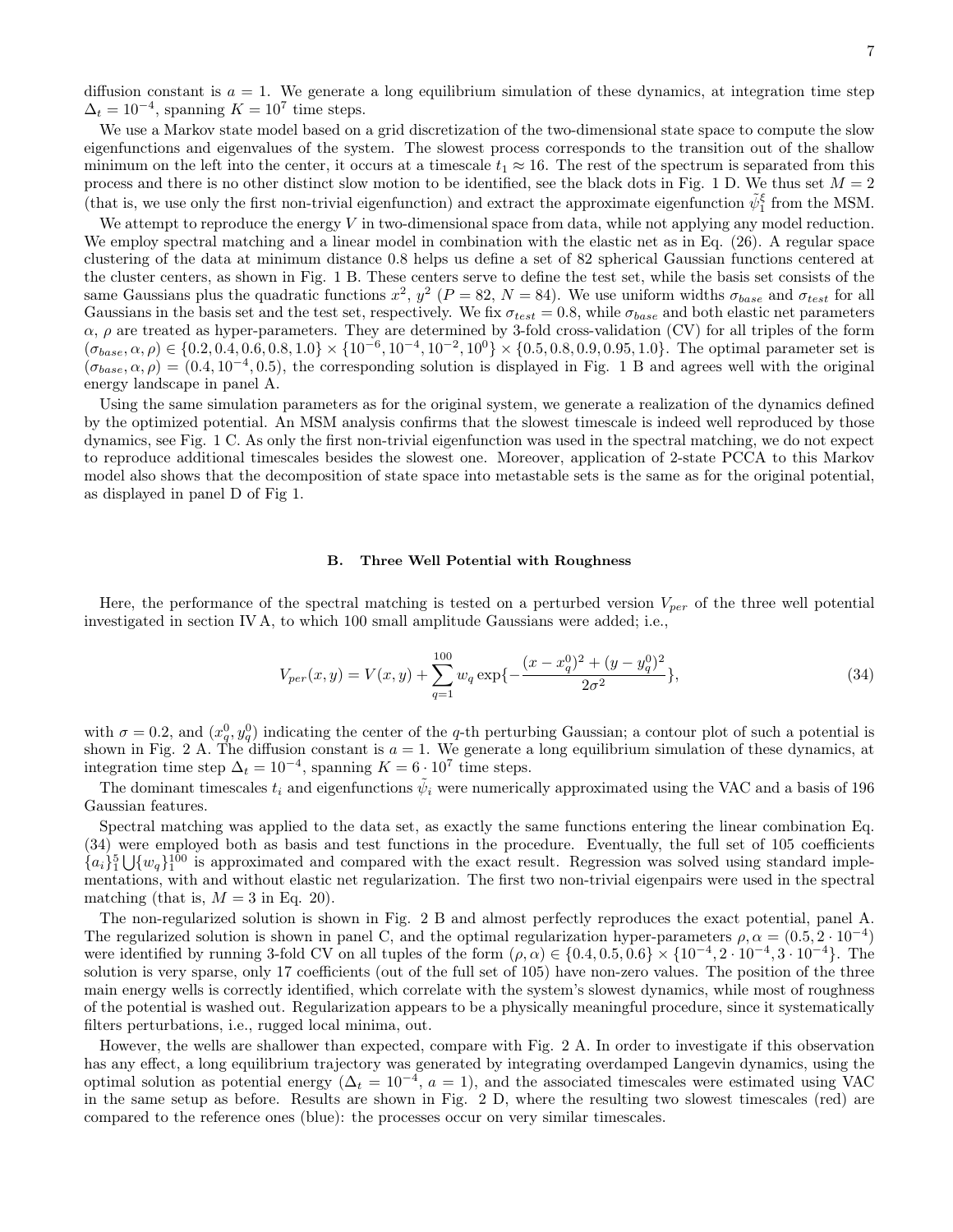

<span id="page-7-0"></span>Figure 1. Application of spectral matching with a linear model, cf Eq. [\(23\)](#page-4-1), to a two-dimensional test system. A) The reference potential Eq. [\(33\)](#page-5-2). B) Optimized potential found by spectral matching. White dots indicate the locations of 82 centers used to define the Gaussian basis and test functions. C) Comparison of the first five implied timescales of the reference dynamics (black) and the corresponding timescales of the learned potential (blue). The spectral matching was designed to reproduce the slowest timescale, as indeed appears in the figure. D) Metastable decomposition obtained by applying 2-state PCCA to an MSM of the learned dynamics. States are assigned to a macrostate if their membership is larger than 0.6. Silver dots represent transition states that cannot be assigned in this way.

# C. Recovery of Slow Kinetics by Non-Constant Diffusion

Next, we demonstrate that spectral matching can be used to recover the slow kinetics of a projected system with the aid of a non-constant diffusion. We consider a modified three-well system (Fig. [3](#page-9-0) A), where the locations of the minima have been changed, and additional peaks have been added to the landscape. The slowest process is now the transition out of the shallow minimum on the right. An equilibrium simulation of 10 million frames at integration time step  $\Delta_t = 10^{-3}$  serves as the reference data set.

We estimate the reduced dynamics along the first coordinate  $\xi(x, y) = x$ . We apply force matching using a basis of 71 Gaussian functions centered at grid spacing 0.2 between  $x = -7.0$  and  $x = 7.0$ . A uniform width is selected by means of CV from the set  $\sigma \in \{0.1, 0.2, 0.4, 0.6, 0.8\}$ . The estimated potential of mean force for the optimal value  $\sigma = 0.2$  is represented by the black line in Fig [3](#page-9-0) B.

We generate simulation data of overdamped Langevin dynamics in the potential of mean force, at diffusion  $a = 1$ (using the same integration time step and number of frames as for the full system). An MSM analysis of these data shows that the slowest timescale is decreased by a factor ten, while the next timescale is almost unaffected by the projection, see Fig. [3](#page-9-0) D. Thus, the order of the two timescales is reversed, and the slow kinetics cannot be recovered by simply re-scaling the effective diffusion constant a.

Spectral matching in the form [\(29\)](#page-5-0) is applied to estimate a position-dependent diffusion. Approximate rates  $\tilde{\kappa}_i^{\xi}, i=1,2$  are extracted from a Markov state model of the full process. As the approximate eigenfunctions  $\tilde{\psi}_i^{\xi}$  need to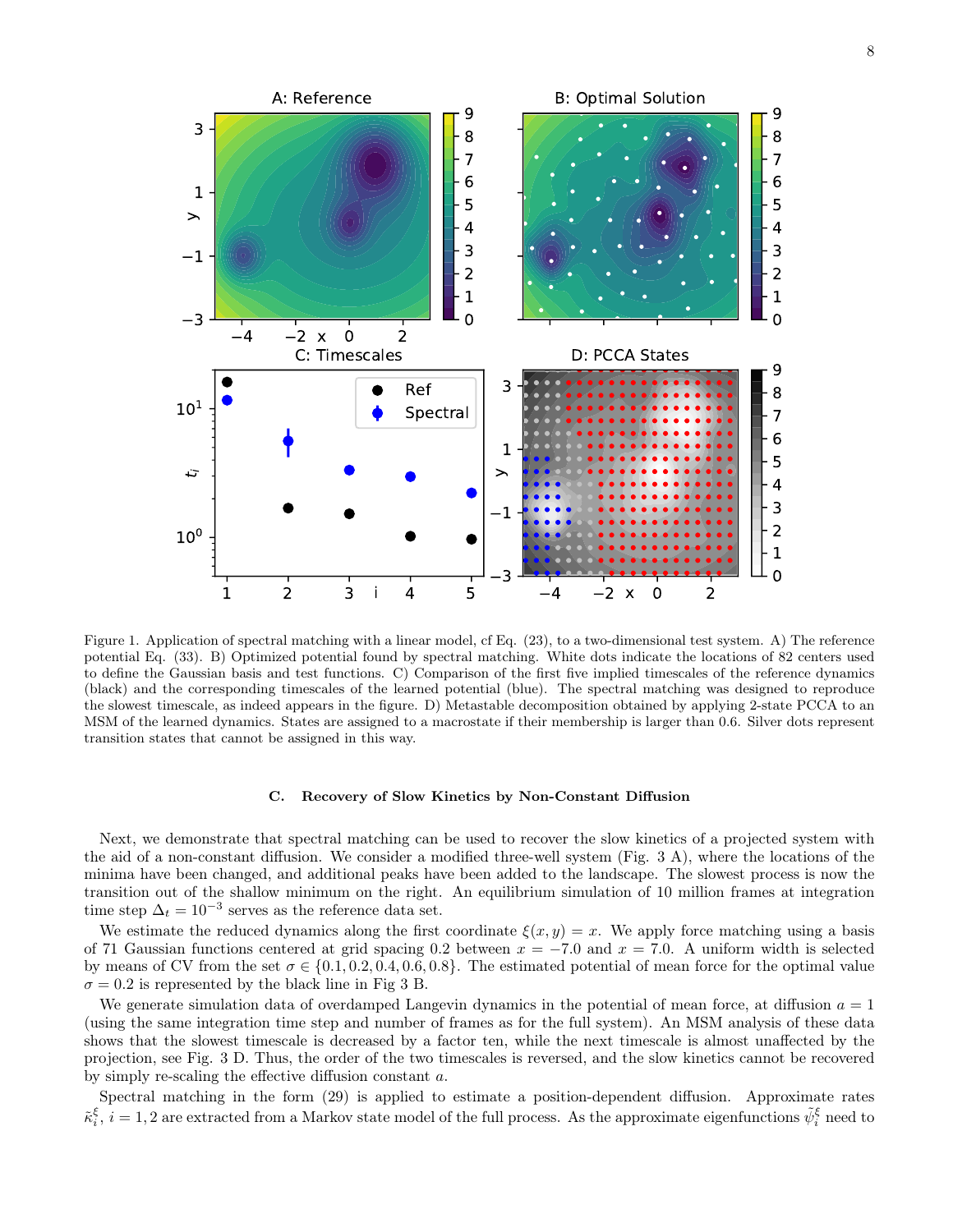

<span id="page-8-0"></span>Figure 2. Application of spectral matching with a linear model, cf Eq. [\(23\)](#page-4-1), to a rugged potential. A) The reference potential is shown and was built by adding 100 small amplitude Gaussians to Eq. [\(33\)](#page-5-2), which are responsible for the ripples, compare with Fig. [1](#page-7-0) A. B) Resulting potential obtained from running standard linear regression. C) Optimal solution obtained after optimizing regurarizing hyper-parameters  $\rho$ ,  $\alpha$  by cross-validation. D) First two implied timescales  $t_1$  and  $t_2$  as a function of lag time  $\tau$  estimated from simulations of the reference (blue) and the learned potential (red).

be functions of  $z$  in Eq. [\(29\)](#page-5-0), we build another MSM along x alone and extract those approximate eigenfunctions. Even though this MSM does not yield accurate estimates of both timescales, the corresponding eigenfunctions still capture the structure of both slow transitions correctly, as we can see by looking at the corresponding PCCA memberships (solid lines in Fig. [3](#page-9-0) C). The test set is chosen as the same basis set used for force matching. As a basis set, we choose a set of N piecewise constant functions, where the corresponding discrete sets are obtained by partitioning the interval  $[-6, 6]$  into N equal-sized parts. The optimal choice for N is again obtained by 3-fold cross validation on the hyper-parameter set  $N \in \{5, 10, 20, 30, 40\}.$ 

It is important to solve Eq. [\(29\)](#page-5-0) subject to position dependent lower bounds  $a_{min}$ . Based on our analysis of the full data and the force matching simulation, we require  $a_{min} = 0.9$ , that is, close to one, in the left metastable set, while we set  $a_{min} = 0.1$  everywhere else. We also use  $a_{max} = 1.0$  as a global upper bound. The resulting optimal diffusion is indicated by the blue line in Fig. [3](#page-9-0) B. This solution tends to slow down the transition out of the rightmost metastable state, while leaving the timescale of transition out of the center state unchanged. After running the effective dynamics [\(5\)](#page-2-3) for 10 million steps at  $\Delta_t = 10^{-3}$ , and analyzing these data by an MSM, we find that both timescales are indeed approximately restored, see Fig. [3](#page-9-0) D. These effective dynamics are more diffusive than the original system, as is reflected in the corresponding PCCA memberships being less crisp (dashed lines in Fig. [3](#page-9-0) C).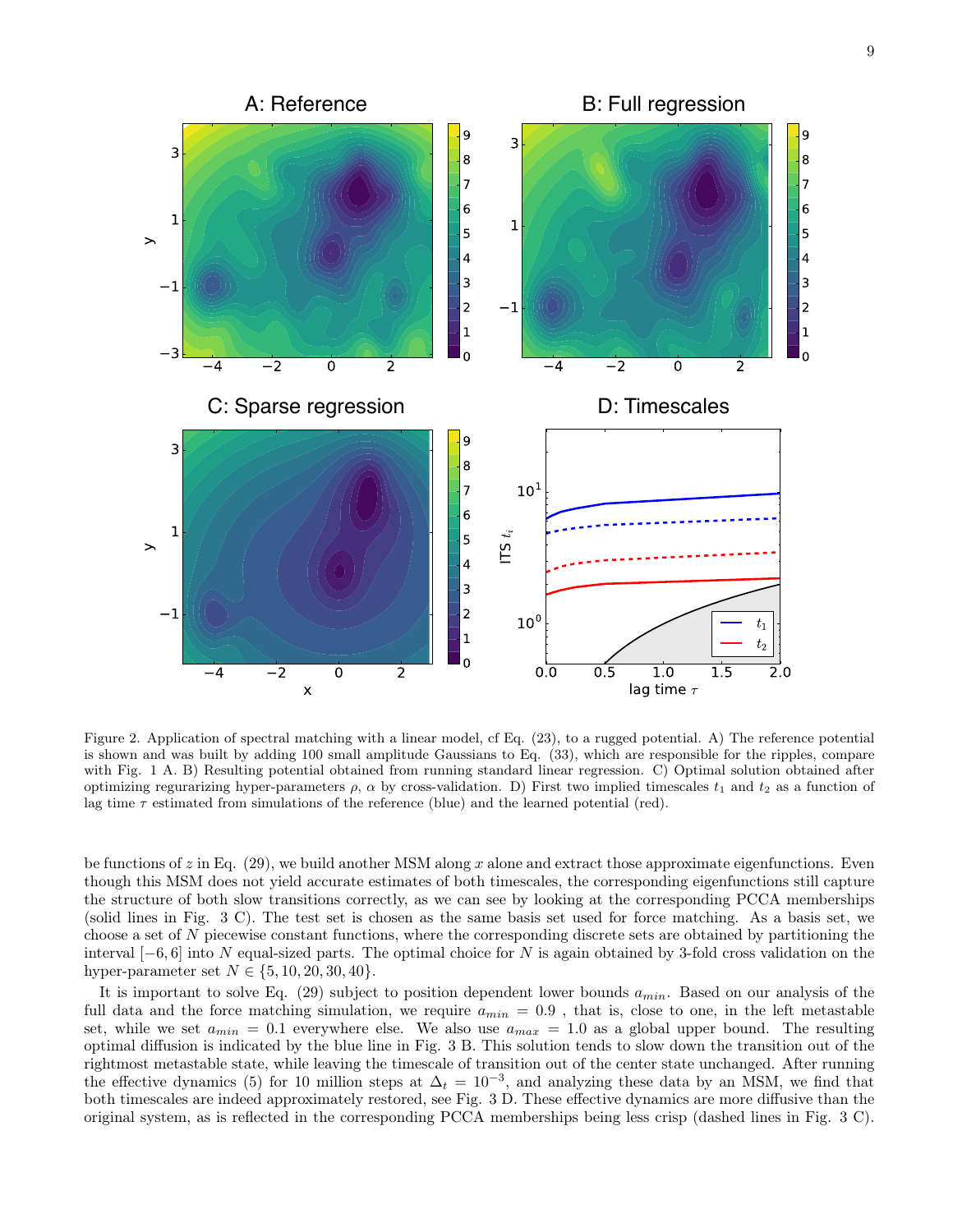

<span id="page-9-0"></span>Figure 3. A) Results for suboptimal projection of a two-dimensional toy potential. A) Full potential. B) Estimates of the potential of mean force (black) and position-dependent diffusion (blue). Red dashed lines correspond to the lower and upper bounds  $a_{min}$ ,  $a_{max}$  for the diffusion. C) Metastable memberships extracted by running three-state PCCA on Markov state models of the full dynamics after projection onto  $x$  (solid lines) and of the effective simulations (dashed lines). The black line at membership equal to 0.6 is given as a visual aid to determine metastable sets. D) Comparison of slowest two timescales obtained from the full simulation (black), simulations of the force matching potential (red), and simulations of the combined dynamics [\(5\)](#page-2-3) using the force matching potential and the optimized diffusion (blue). Note that we have exchanged the order of the force matching timescales to ensure all timescales for index i correspond to the same slow process. Errorbars were calculated using a Bayesian MSM.

The change in the dynamics to restore the correct timescales perturbs the position of the metastable sets. However, the three metastable sets of the original dynamics are approximately retained.

### D. Alanine Dipeptide

Finally, we study model reduction of a small molecular system, alanine dipeptide, which has served as a test case for numerous studies in recent years. The data set at our disposal is the same that was used in Ref. [\[50\]](#page-12-39), please see Ref. [\[59\]](#page-12-40) for the detailed simulation setup. It comprises one million frames of Langevin dynamics in explicit water saved every one picosecond.

It is well known that the system's metastable processes are effectively functions of its two backbone dihedral angles  $\phi$ ,  $\psi$ . Therefore, we study reduction of this system into the two-dimensional space of those dihedral angles. Figure [4](#page-11-6) A shows the empirical free energy in this space. It presents a more challenging example than the toy systems, as the coarse graining map is non-linear, and the metastability is much more pronounced in the sense that there are large unsampled areas and we only have very few samples in the transition regions. To simplify matters, we shift both dihedrals in order to eliminate almost all periodicity from this representation, and use non-periodic basis functions in what follows.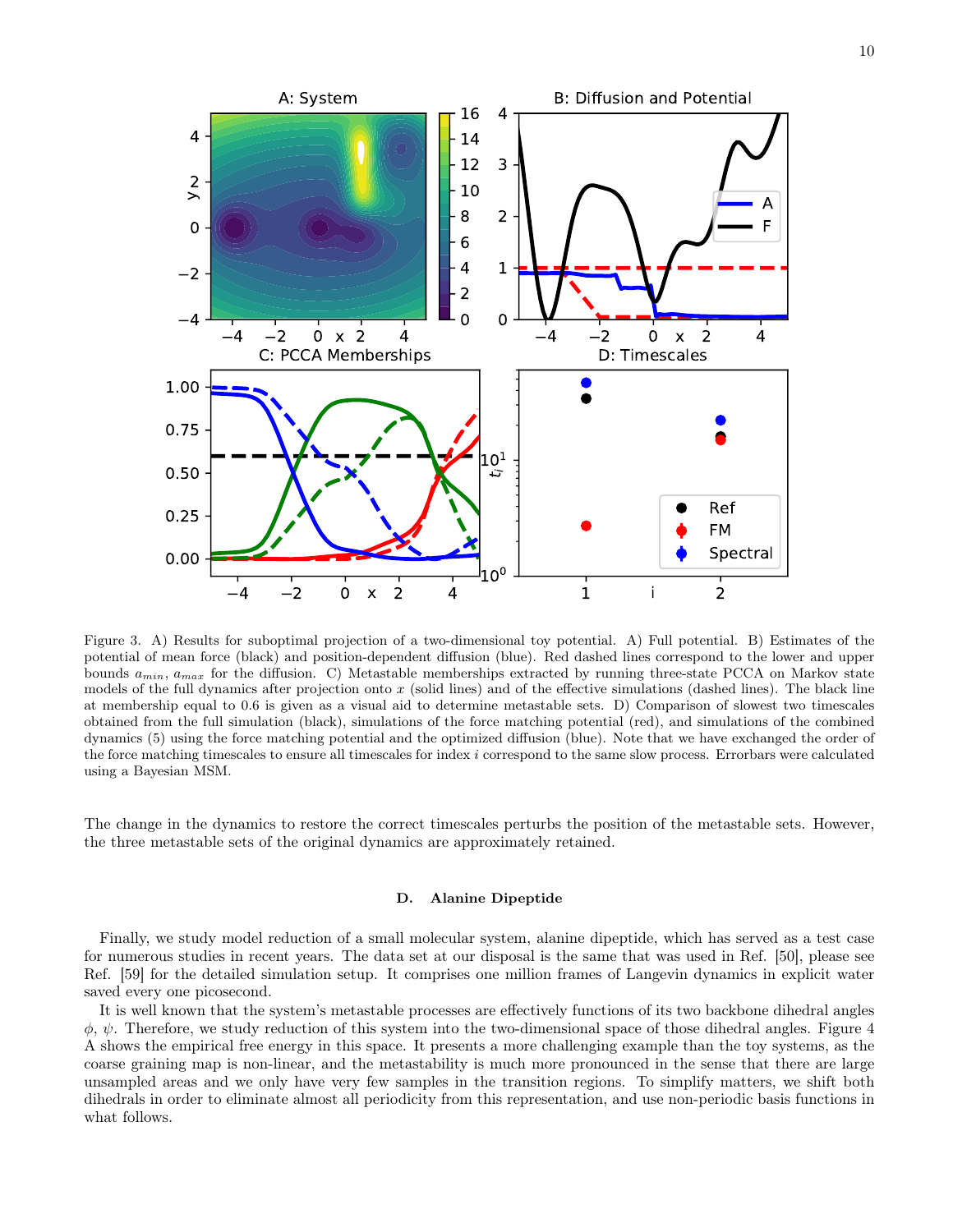We use spherical Gaussian functions to represent the force matching potential and to serve as basis and test functions in the spectral matching. The centers are placed on a regular grid with grid spacing 0.4 in all directions, but we remove centers in unpopulated areas of the state space. As a result, a set of 152 centers for Gaussian basis functions is obtained. For force matching, we employ 3-fold cross validation to determine a uniform width out of the parameter set  $\sigma \in \{0.2, 0.3, 0.4, 0.5, 0.6, 0.7, 0.8\}$ , to yield an optimal value  $\sigma = 0.6$ . To ensure that the resulting potential is confining, we evaluate the solution on a fine grid, and replace its values at unsampled grid points by a function that grows quadratically with the distance to the sampled area. A two-dimensional spline is fitted to this data to yield the final approximation.

To evaluate the kinetic properties of the force matching model, we generate a set of 100 overdamped Langevin simulations of 15 ns length at constant diffusion  $a = 1$ . By comparing the three slowest timescales of these dynamics to the reference values (red and black dots in Fig. [4](#page-11-6) D), we find that the force matching dynamics are uniformly accelerating the kinetics by about a factor three.

For spectral matching, we use the optimal Gaussian functions from force matching to serve as test functions, and also use the same centers to define the basis set. These centers are indicated by red markers in Fig. [4](#page-11-6) B. We globally set  $a_{min} = 0.3$ ,  $a_{max} = 1.0$ , and apply 3-fold CV to determine the widths of the basis set, where  $\sigma_{base} \in \{0.4, 0.45, 0.5, 0.55, 0.6\}$ . The solution of Eq. [\(29\)](#page-5-0) for the optimal parameter value  $\sigma_{base} = 0.55$  is shown in Fig. [4](#page-11-6) B. The resulting diffusion is mostly constant at a value close to 0.3 throughout most of the domain, except for some peaks in boundary or unsampled regions. By generating another set of 100 simulations of 15 ns simulation time each, we confirm that all three timescales are corrected by applying the optimized diffusion on top of the scalar potential, see Fig. [4](#page-11-6) D, blue dots. By applying four-state PCCA to the effective simulations, we also verify the corresponding metastable sets to coincide with those of the original dynamics, see Fig. [4](#page-11-6) C. Thus, the spectral matching enables us to find a (mostly constant) diffusion term in order to correct the coarse-grained system's kinetic properties.

As a further consistency check, we also apply spectral matching with just a single basis function, which is the constant, while leaving all other settings unchanged. The resulting expansion coefficient, which is nothing more than an effective diffusion constant, also equals 0.3.

### V. CONCLUSIONS

We have introduced spectral matching as a method to define effective coarse-grained models reproducing the dynamics of a fine-grained system. Spectral matching can be used as stand alone or in combination with the existing force-matching method. While force matching enforces thermodynamic consistency, spectral matching enforces kinetic consistency. The goal of spectral matching is to retain slow processes of the original dynamics, while faster motions are considered less relevant and may be lost in the process. For two specific settings, we have presented the resulting data-based regression problems that follow from spectral matching. The first setting is the estimation of an effective potential for an overdamped dynamics, the second is concerned with learning an effective diffusion to correct the kinetics induced by force matching. We have demonstrated by several examples that spectral matching can be used to learn governing equations which retain the slow part of the dynamics. We found that suitable regularization is vital to the success of the method.

Several questions are left open for future work. While we were able to use relatively simple basis sets here, the application of the method to large molecular systems will require the use of more powerful model classes. Using deep learning, or other state of the art machine learning techniques, in conjunction with spectral matching is the topic of ongoing research. A better theoretical understanding of the method is also required. For instance, the limiting behavior of spectral matching if the test and basis sets become exhaustive needs to be addressed, especially in the case where a potential different from the pmf is estimated by spectral matching. Moreover, we found in many cases that multiple different solutions with almost equivalent kinetic properties can be found by spectral matching. A systematic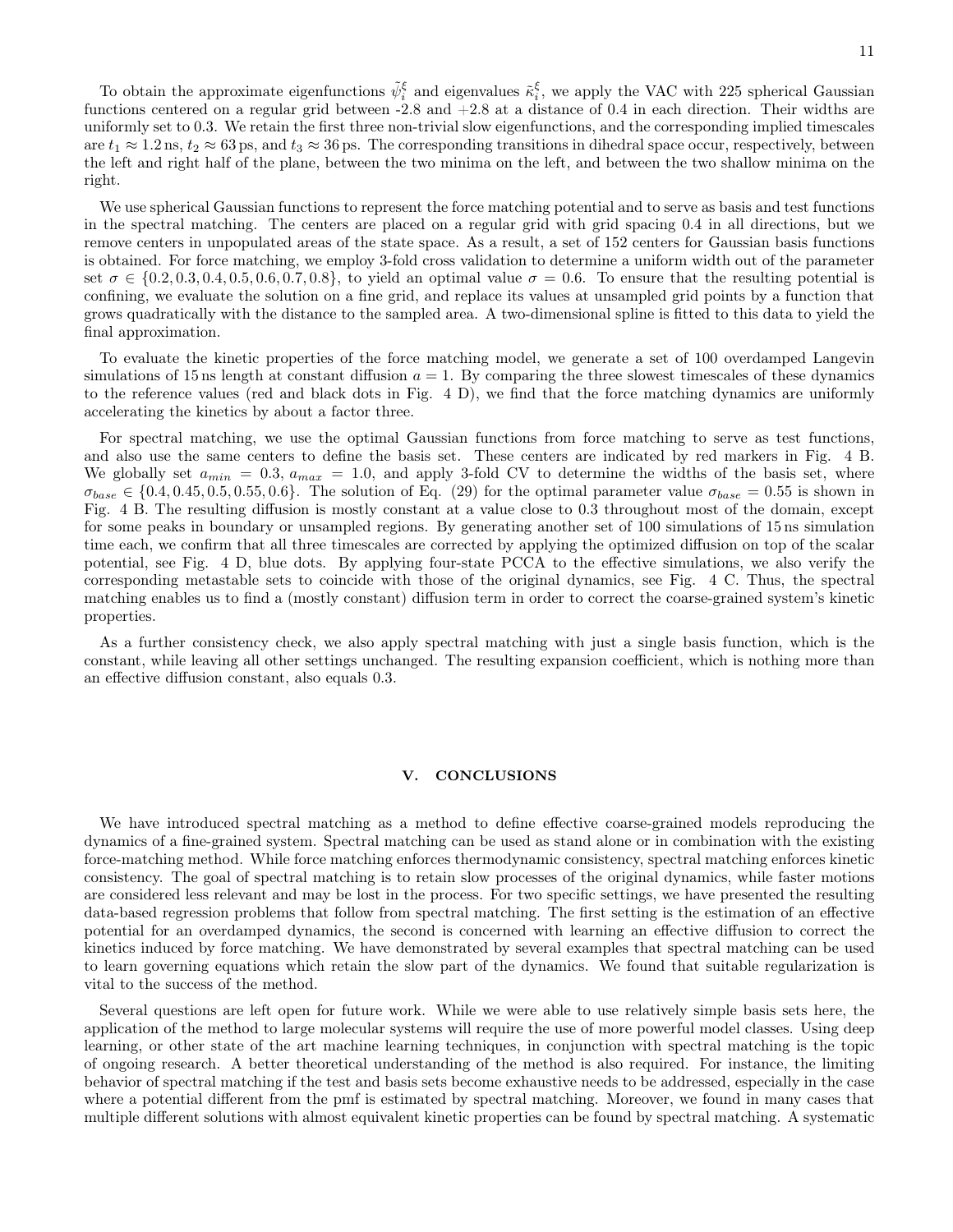

<span id="page-11-6"></span>Figure 4. Results for coarse-graining of alanine dipeptide in the space of its backbone dihedrals  $\phi$ ,  $\psi$ . A) Empirical free energy in dihedral space from original MD simulation. B) Optimized diffusion. Red markers indicate centers of the Gaussian functions defining the basis and test set. C) Metastable states as identified by four-state PCCA on an MSM of the effective dynamics. A state is assigned to a PCCA state if its degree of membership is larger than 0.6. Gray dots represent transition states that cannot be assigned to a macrostate in this way. D) Comparison of three slowest implied timescales obtained from the reference dynamics (black), simulations of the force matching potential (red), and simulations combining the optimal diffusion from C) and the force matching potential (blue). Errorbars were generated using a Bayesian Markov state model.

treatment of this phenomenon will also follow in future work.

- <span id="page-11-0"></span>[1] D. Reith, M. Pütz, and F. Müller-Plathe, J. Comput. Chem. 24, 1624 (2003).
- <span id="page-11-3"></span>[2] S. Izvekov and G. A. Voth, J. Phys. Chem. B 109, 2469 (2005).
- <span id="page-11-4"></span>[3] W. Noid, J.-W. Chu, G. S. Ayton, V. Krishna, S. Izvekov, G. A. Voth, A. Das, and H. C. Andersen, J.Chem. Phys. 128, 244114 (2008).
- <span id="page-11-5"></span>[4] M. S. Shell, J. Phys. Chem. 129, 144108 (2008).
- [5] Y. Wang, W. G. Noid, P. Liu, and G. A. Voth, Phys. Chem. Chem. Phys. 11, 2002 (2009).
- <span id="page-11-1"></span>[6] W. G. Noid, J. Phys. Chem. 139, 090901 (2013).
- <span id="page-11-2"></span>[7] A. P. Lyubartsev and A. Laaksonen, Phys. Rev. E 52, 3730 (1995).
- [8] S. O. Nielsen, C. F. Lopez, G. Srinivas, and M. L. Klein, J. Chem. Phys. 119, 7043 (2003).
- [9] S. J. Marrink, A. H. de Vries, and A. E. Mark, J. Phys. Chem. B 108, 750 (2004).
- [10] S. J. Marrink, H. J. Risselada, S. Yefimov, D. P. Tieleman, and A. H. de Vries, J. Phys. Chem. B 111, 7812 (2007).
- [11] W. Shinoda, R. DeVane, and M. L. Klein, Mol. Simul. 33, 27 (2007).
- [12] L. Monticelli, S. K. Kandasamy, X. Periole, R. G. Larson, D. P. Tieleman, and S.-J. Marrink, J. Chem. Theory Comput. 4, 819 (2008).